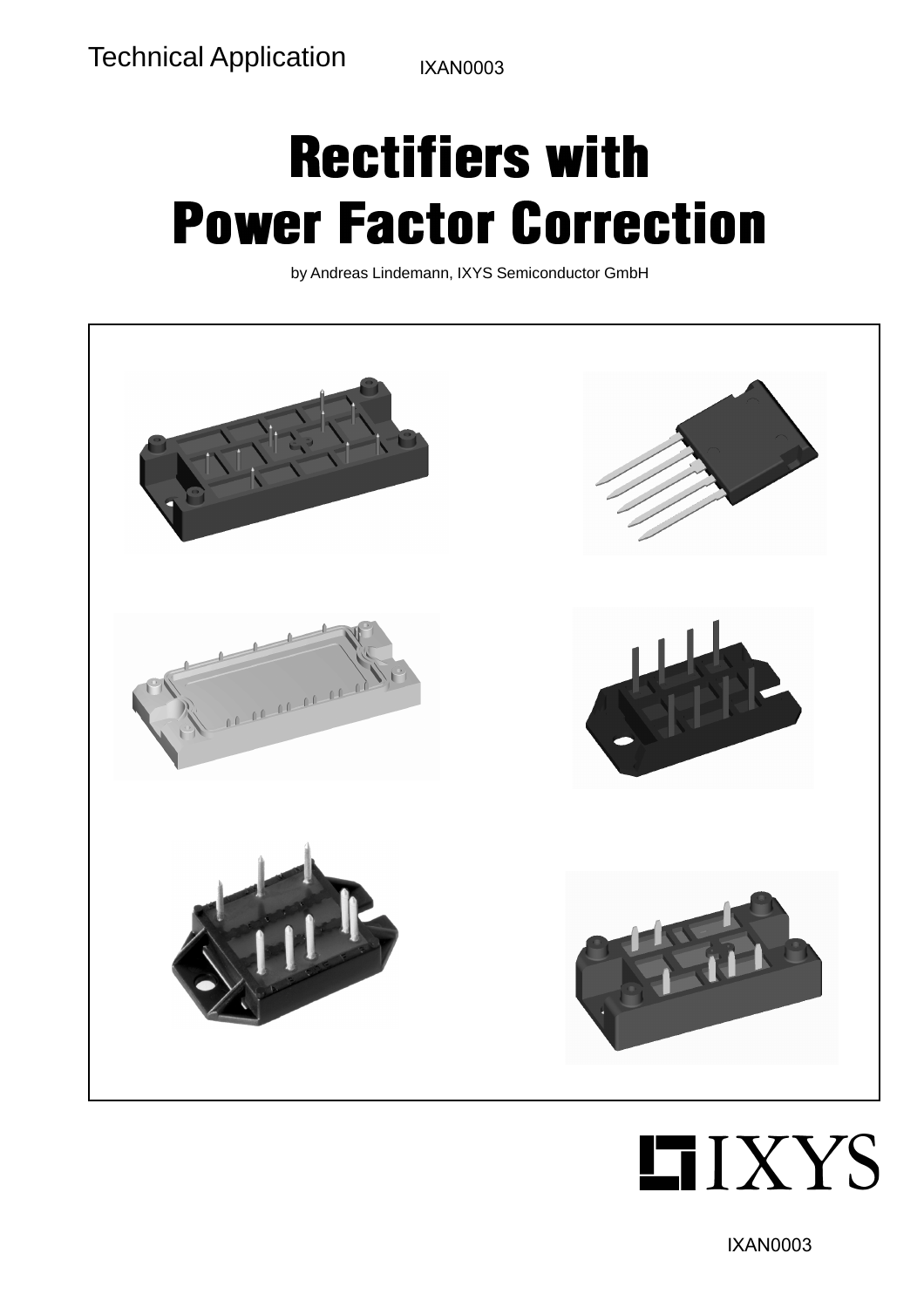### **1. Introduction**

#### **1.1 Standard Rectifiers**

The topology of a standard single phase rectifier is shown in figure 1. The terminals L1 and N are connected to the grid while L+ and L- supply the intermediate circuit. Usually the DC voltage  $U<sub>z</sub>$  in the intermediate circuit is smoothed by a capacitor. To save cost, generally no further reactive components are used; this means, that only mains inductance and additional parasitic inductances have any effect. Characteristic waveforms of this circuit are shown in figure 2.



This topology can be characterized as follows:

- It is simple no control required and rugged.
- Current flow from the grid to charge the intermediate circuit  $I_d > 0$  is only possible in case the instantaneous value of the mains voltage is higher than intermediate voltage  $u_n(t) > U_7$ . This leads to a short conduction period of the rectifier with the consequences that mains current  $I_n$  has high peak values, high RMS values and is harmonically distorted - see figure 2.



**Fig. 2** : Typical input waveforms of non controlled, single phase rectifier  $(P_n = 3600 W)$ 

- Further harmonic distortion of the mains current  $I_n$  is caused by commutation effects of the diodes using the mains inductance as commutation inductance.
- The DC voltage  $U<sub>z</sub>$  depends on the mains voltage  $U_n$ . Variations in mains

voltage  $U_n$  thus have to be compensated in a further stage of power section, if required.

• Turning power on leads to a high mains inrush current peak I<sub>n</sub> to charge the capacitor in intermediate circuit previously discharged.

This may be overcome by replacing at least two of the diodes in the schematic figure 1 by thyristors, which also permits to control DC voltage. However this measure increases control complexity and its use leads to the additional generation of reactive power.

The operational behaviour of three phase rectifiers basically corresponds to these characteristics as discussed here for single phase rectifiers.

It has become obvious that the use of standard rectifier circuits leads to problems of electromagnetic compatibility (EMC) due to the harmonic distortion of the input current  $I_n$ . The recent standardization [1] [2] aims at their reduction. The limits specified may be met with a standard rectifier circuit, complemented by passive filter components towards mains. These however are rather large and expensive. Further, in EMC sensitive applications, such as power supplies for telecommunications or computers, the occurrence of harmonics in the rectifier, although filtered towards the grid, may disturb the operation of the whole circuit.

#### **1.2 Rectifiers with Power Factor Correction**

As an alternative, controlled rectifiers can be used. They can be characterized as follows:

- The occurrence of harmonics in mains current  $I_n$  is actively minimized.
- In operation, the intermediate circuit is charged during the whole mains period with sinusiodal current  $I_n$  in phase with the mains voltage  $U_n$ ; this optimizes the maximum available active power through a given mains fuse.
- The voltage of DC link  $U<sub>7</sub>$  is controlled and thus independent of mains voltage U<sub>n</sub> over a wide range.

This helps to overcome possible problems of unstable supply voltage. Additionally, the rectifier is suitable for wide input voltage range: This means, that the device may be connected to any mains voltage  $U_n$ ; it is not necessary to preselect the voltage range, because the controlled rectifier will keep DC voltage  $U<sub>z</sub>$  at the required level.

• Only few and small passive components are required.

So this type of controlled rectifiers does not only help to meet the requirements of the EMC standards, but it offers significant additional benefits. Different types of controlled rectifiers for a variety of applications are presented in the following.

### **2. Single Phase Power Factor Correction**

#### **2.1 Mode of Operation**

The schematic of a single phase rectifier with power factor correction in boost topology is shown in figure 3. Its operation is discussed with reference to figures 4, 5 and 6:



**Fig. 3:** Schematic of single phase rectifier with power factor correction



**Fig. 4:** Typical input waveforms of single phase rectifier with power factor correction  $(P_n = U_n \cdot I_n = 3600 \text{ W})$ 

Figure 4 depicts the waveforms of mains voltage  $u_n$  (t) (solid) and mains current i n (t) (dotted). Due to the - ideally - sinusoidal shape of current  $i_n$  (t), there would be no harmonic content; furthermore, the phase angle zero between mains voltage  $u_n$  (t) and current i<sub>n</sub> (t) avoids the occurrence of first harmonic reactive power. Please note the significantly lower amplitude of mains input current of the rectifier with power factor correction in figure 4 compared to the standard rectifier as in figure 2; both waveforms are displayed in the same scale and for the same rectified power.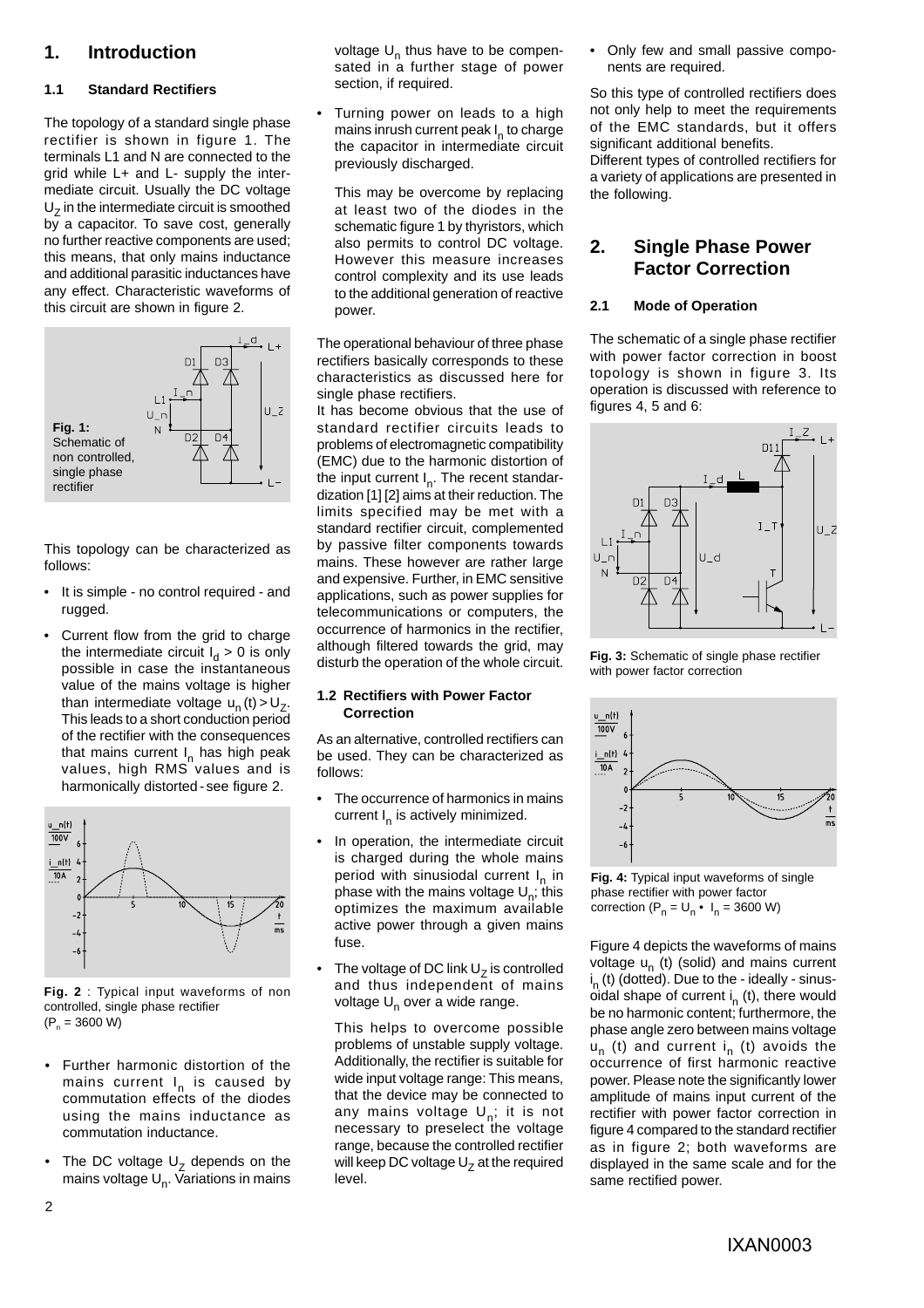

**Fig. 5:** Typical rectified waveforms of single phase rectifier with power factor correction  $(P_n = U_n \cdot I_n = 3600 \text{ W})$ 



**Fig. 6:** Typical boost chopper waveforms of single phase rectifier with power factor correction  $(P_n = U_n \cdot I_n = 3600 \text{ W})$ 

On the secondary of the rectifier bridge according to figure 3, the waveforms look as shown in figure 5: The diodes have rectified primary current and voltage as have been depicted in figure 4, thus folding the previously negative halfwaves of voltage and current to the first quadrant, while their sinusoidal shape has been maintained.

Finally figure 6 depicts current waveforms taken at the chopper in a magnified time interval: The solid line represents the command variable  $i_w$  (t) for the boost chopper's input current  $i_d$  (t); the slightly rising slope corresponds to a section of the sinusoidal half-wave of the rectified input current  $i_d$  (t) according to figure 5. This desired waveform is approximated by the boost chopper, composing the sinusoidal half-waves of  $i_d$  (t) according to  $i<sub>d</sub>$  (t) =  $i<sub>T</sub>$  (t) +  $i<sub>z</sub>$  (t). The boost chopper's pulse pattern is documented below the time axis of figure 6: When the transistor T is turned on, it will carry a current  $i<sub>T</sub>$  (t) according to the broken line; current rises, because the voltage  $u_{d}$  (t) is applied to the inductor L which will further magnetize. Having turned the transistor T off, the diode  $D_{11}$  will turn on and thus cause the inductor to demagnetize by a decreasing current  $i<sub>z</sub>$  (t) (dotted) into the intermediate circuit, with the voltage of

intermediate circuit being larger than rectified mains voltage at any time  $U_7 > U_d(t)$ .

This way, the sum  $i_d$  (t) =  $i_T$  (t) +  $i_Z$  (t) represents a waveform with an average value according to the desired sinusoidal current  $i_w$  (t) and an additional triangular ripple due to boost chopper operation.

The latter's switching frequencies typically are in the range of 50 kHz≤f<sub>T</sub>≤100 kHz, which minimizes size and cost of the inductor L and possible additional filter components. The control method for this kind of power factor corrected rectifiers is implemented in a variety of integrated circuits, which significantly faciliates their design - see for example [3], [4], [5], [6], [7], [8] or [9]. The following section will deal with suitable integrated power semiconductors.

#### **2.2 Suitable Integrated Power Semiconductors}**

#### **2.2.1 General**

The following aspects should be considered in choosing power semiconductor components for a power factor corrected single phase rectifier with a topology according to figure 3:

- The **rectifier diodes**  $D_1$  to  $D_4$  must be able to stand the inrush current peak at power on as mentioned in section 1.1, however reduced by the inductor L. Further, fast switching behaviour is advantageous to reduce the emission of disturbances during commutation at zero transition of mains current. Special mains rectifier diodes with fast switching behaviour are referred to as semifast diodes in the following.
- The **transistor in the boost chopper T** should be a fast switching device either a high voltage MOSFET or an IGBT with optimized switching speedto operate at the high switching frequency as mentioned in section 2.1. The use of a component with low gate charge  $Q_G$  is beneficial, because it helps to minimize the required drive power.
- The **free wheeling diode of the boost chopper** D<sub>11</sub> must be optimized for high switching speed, particularly at turn off in switched mode operation. Fast recovery epitaxial diodes - FREDs - should be used; their performance can additionally be improved using a series connection of two diodes. If the free wheeling diode is correctly sized for operation at nominal

power and high switching frequency, it generally stands the inrush current at power on as mentioned above.

• Several requirements refer to the **package**: The power circuit must be isolated from the heatsink for safety reasons; thus the package should provide an internal isolation. This, together with the integration of several power semicondcutors in the same package, leads to low mounting effort. The integration as mentioned is further indispensable to achieve a good operational behaviour of the chopper, particularly regarding high frequency fast switching.

Obviously, the whole rectifier with power factor correction should be considered as one system, the parts of which have to be matched to each other and to the application.

#### **2.2.2 Component Types, their Ratings and Characteristics**

In this section, several combinations of power semiconductor components constituting power factor corrected single phase rectifiers are discussed according to the approach, that the whole rectifier should be considered as one system, Consisting of several components operating together.

Different sets of power semiconductor components are listed in table 1 together with their major characteristics as explained in section 2.2.1:

- The left columns give IXYS' type designations: Either one type is mentioned, integrating all components - or two types, the first incorporating the rectifier bridge  $D_1$  to  $D_4$ , the second the boost chopper  $T$  and  $D_{11}$  according to figure 3.
- The next column names the package type. All packages are isolated. The outline of Isoplus I4-Pac is shown in figure 7; this new package combines features of discrete components - it looks similar to - with features of modules - such as isolation and reliability, see [10]. Veridul module package is depicted in figure 8. Eco-Pac is a similar module, however with a smaller footprint of 30.3 mm • 47 mm.
- Features of the chips rectifier  $D_1$  to  $D_4$ , boost chopper transistor T and free wheeling diode  $D_{11}$  are outlined in the three columns on the right of table 1.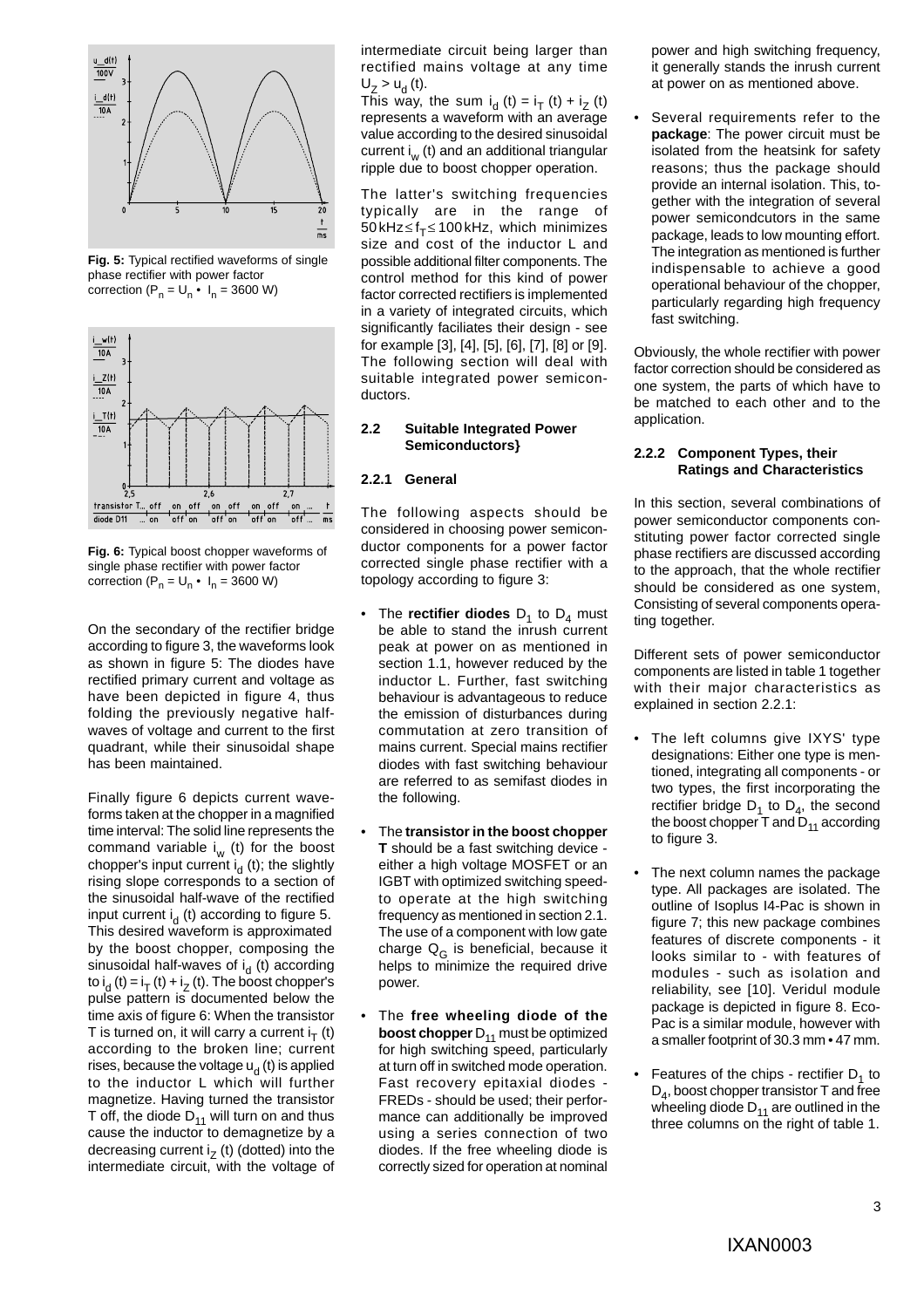| <b>Type designation</b>                                                                          |                                       | features                                                                               |                                                          |                                                                              |                                                                            |
|--------------------------------------------------------------------------------------------------|---------------------------------------|----------------------------------------------------------------------------------------|----------------------------------------------------------|------------------------------------------------------------------------------|----------------------------------------------------------------------------|
| rectifier                                                                                        | chopper                               | package(s)                                                                             | rectifier                                                | transistor                                                                   | diode                                                                      |
| <b>VUI9-06N7</b><br><b>FBO16-08N</b><br><b>FBO16-08N</b><br><b>VUM24-05N</b><br><b>VUM33-05N</b> | <b>FID35-06C</b><br><b>FMD21-05QC</b> | Eco-Pac module<br>Isoplus I4-Pac<br>Isoplus I4-Pac<br>Veridul module<br>Veridul module | semifast<br>standard<br>standard<br>standard<br>standard | fast IGBT<br>fast IGBT<br>low $Q_G$ MOSFET<br><b>MOSFET</b><br><b>MOSFET</b> | series FREDs<br>series FREDs<br>series FREDs<br><b>FRED</b><br><b>FRED</b> |



**Figure 7:** Outline of Isoplus I4-Pac package: dimensions ~ 20 mm • 21 mm



**Figure 8:** Outline of Veridul package: dimensions 31.6 mm • 63 mm

According to the approach to consider the whole rectifier as one system, detailed calculations have been carried out to determine the ratings of the power factor corrected single phase rectifiers as suggested. The results are shown in table 2: Under the typical operating conditions listed in the caption, the rectifier systems can take the indicated power out of mains and transfer it - reduced by the losses - to the intermediate circuit. Two power ratings are given, covering the international mains voltage range; this way, the nominal power of a rectifier system can be determined either for a fixed input voltage or for wide input voltage range.

The calculations, leading to the results as presented in table 2, use both - the characteristic values and maximum ratings of the power semiconductor components, and the knowledge of power factor corrected rectifier's mode of operation as explained in section 2.1: At Table 2: Typical nominal mains power P<sub>n</sub> of components for single phase power factor correction; conditions: voltage of intermediate circuit U<sub>Z</sub> = 400 V, switching frequency f<sub>T</sub> = 75 kHz, case temperature  $T_C = 80 °C$ 

| <b>Type designation</b> |                   | $P_{n}$          |                  |  |
|-------------------------|-------------------|------------------|------------------|--|
| rectifier               | chopper           | at $U_n = 110 V$ | at $U_n = 240 V$ |  |
| <b>VUI9-06N7</b>        |                   | 900 W            | 2100 W           |  |
| <b>FBO16-08N</b>        | <b>FID35-06C</b>  | 950 W            | 2600 W           |  |
| <b>FBO16-08N</b>        | <b>FMD21-05QC</b> | 1400 W           | 3100 W           |  |
| <b>VUM24-05N</b>        |                   | 2200 W           | 2800 W           |  |
| <b>VUM33-05N</b>        |                   | 3300 W           | 4200 W           |  |

given operating conditions - such as voltage of intermediate circuit  $U_7$ , switching frequency  $f<sub>T</sub>$  and case temperature  $T_C$  - junction temperature of the several semiconductors  $D_1$  to  $D_4$ , T and  $D_{11}$  is calculated with the parameters mains voltage  $U_n$  and current  $I_n$ . Maximum junction temperature of any semiconductor may not be exceeded, which determines the permitted mains voltage  $U_n$  - mains current  $I_n$  operating range of the rectifier system. With these limits, nominal mains power can be calculated by  $P_n = U_n \cdot I_n$ .

So the calculations as described have two uses: The indications of nominal power for the whole power factor controlled rectifier system permit to easily select power semiconductor components for a given rectifier rating in a variety of applications. Thus rectifier design is significantly faciliated. Further the system approach helps to match the different power semiconductors to an optimum, leading to optimized components: The most economic solution will match the

ratings of the single semiconductors  $D_1$ to  $D_4$ , T and  $D_{11}$  in a way, that the  $U_n \cdot I_n$ operating ranges of all parts are as congruent as possible.

#### **3. Three Phase Power Factor Correction**

There are several topologies and control methods to implement power factor correction as described in section 1.2 for three phase systems; a survey of techniques is given in [11].

Different types of three phase power factor corrected rectifiers with continuous mains current will be discussed in the following sections.

#### **3.1 Combination of Three Single Phase Rectifiers**

It is possible to connect one single phase power factor corrected rectifier as shown in figure 3 and as explained in section 2 between each of the three mains phases



**Figure 9:** Schematic of three phase rectifier with power factor correction - ''Vienna'' rectifier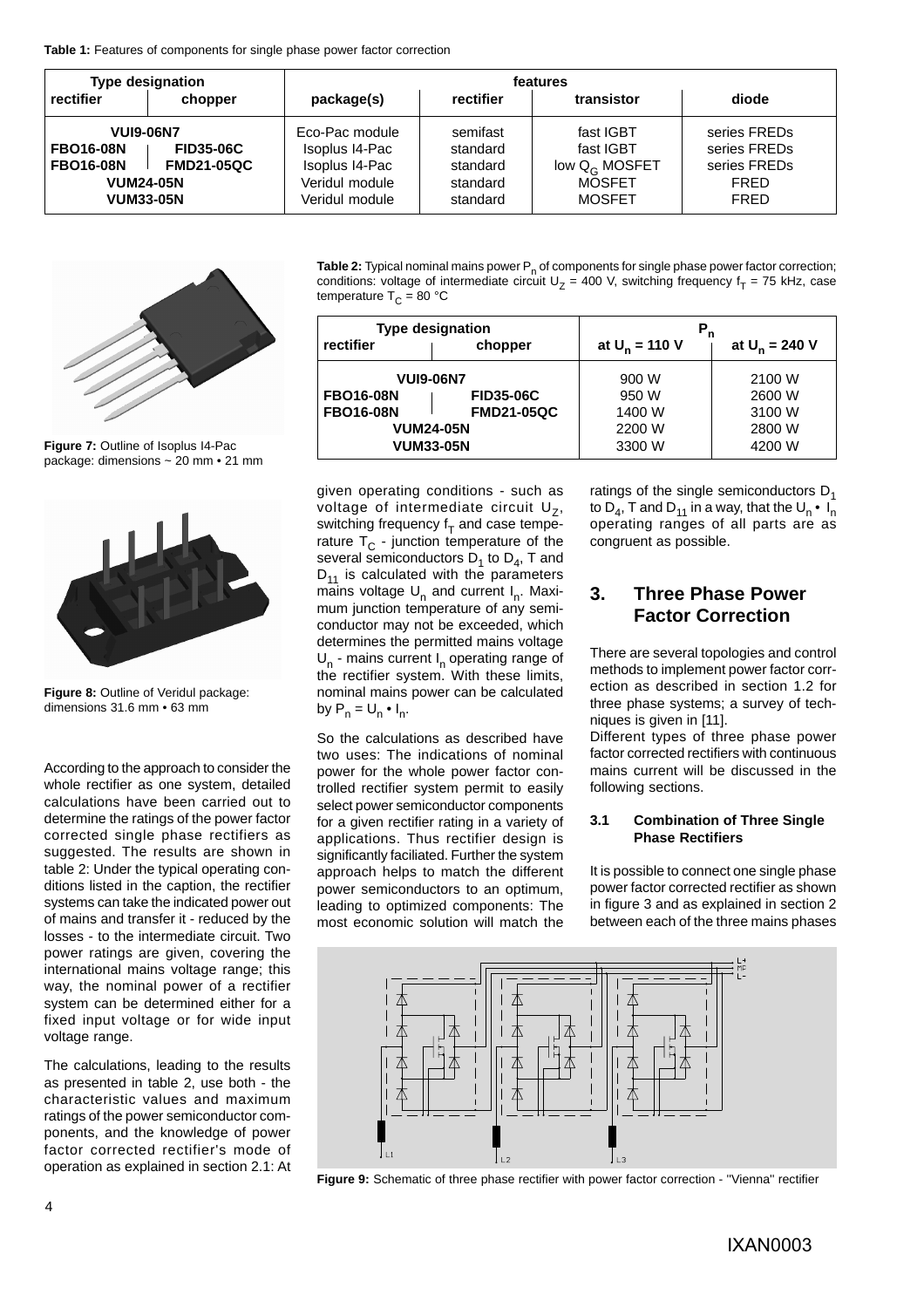and the neutral conductor. However this solution is hardly used because of its drawbacks: Often no neutral conductor is available. Furthermore the rectified power is transferred to three DC links one per phase; additional DC-DC converters with galvanic isolation would be needed to make the rectifier a single DC voltage source as commonly required.

True three phase rectifier systems as outlined in the next sections prove to be better solutions.

#### **3.2 Three Phase ''Vienna'' Rectifier**

The topology of ''Vienna'' rectifier is shown in figure 9; it can be characterized as follows:

On the mains side, there is one inductor for each phase  $L_1$ ,  $L_2$ ,  $L_3$ . There is no need for a neutral conductor. The circuit will operate with wide input voltage range.

The output of the rectifier is an intermediate circuit with controlled DC voltage between L+ and L- with center point MP.

There is one controllable switch per phase - MOSFETs are depicted. Together with the surrounding four diodes bridges, they operate as bidirectional switches: When turned on, they connect the respective mains phase to the DC center point via two diodes and the inductor, which makes the latter magnetize. When turned off, the inductor demagnetizes into the DC link via the free wheeling diodes connected to L+ or L- respectively.

It is obvious that this operational principle is similar to the one described for the single phase power factor corrected rectifier in section 2.1. Further details about operation and control of the circuit can be found in [12], [13], [14].

In particular, the method explained in [12] permits the calculation of the power ratings of the ''Vienna'' rectifier analogous to the approach for the power factor



**Figure 10:** Schematic of three phase full bridge

**Table 3:** Typical nominal three phase mains power P<sub>n</sub> of components for three phase power factor correction; conditions: mains voltage U<sub> $_{\text{4n}}$ </sub> = 400 V, case temperature T<sub>C</sub> = 80 °C

| <b>Type designation</b> | n               | package              | options              |
|-------------------------|-----------------|----------------------|----------------------|
| <b>VUM25-05</b>         | $10 \text{ kW}$ | V <sub>1</sub> -Pack | soft start thyristor |
| <b>VUM85-05A</b>        | 30 kW           | $V2$ -Pack           |                      |

corrected single phase rectifier in section 2.2.2. Basic ratings and characteristics of ''Vienna'' rectifiers built with IXYS modules are listed in table 3.

A ''Vienna'' rectifier will use one of the indicated modules per phase. As could be expected, its range of rectified power is higher, compared to single phase rectifiers as rated in table 2. Both components in table 3 are isolated modules, where V1-Pack has the same footprint as Veridul package - see figure 8 - while V2-Pack is bigger with a footprint of 40.4 mm • 93 mm according to the higher nominal power. The VUM85 module additionally provides a soft start thyristor to give the capability to limit the inrush current at power on, as already discussed in sections 1.1 and 2.2.1.

#### **3.3 Three Phase Full Bridge**

The last circuit to be presented is the self commutated three phase full bridge shown in figure 10. Mains would be connected via inductors to the phase outputs  $L_1$ ,  $L_2$ ,  $L_3$ , while  $L+$  and  $L-$  represent the constant voltage DC link. The self commutated three phase full bridge can be used as rectifier and inverter; thus it permits bidirectional energy transfer, which is useful for applications with energy recovery. However, the circuit contains twice the amount of controllable switches - six IGBTs in figure 10 - compared to the ''Vienna'' rectifier as described in section 3.2; consequently driving effort is somewhat higher. Furthermore, semiconductors with higher blocking voltages are needed. In the end, the particular requirements of the actual application will decide which solution to prefer.

Applications of this topology are wide spread in power electronics. Many control methods are known and implemented in integrated circuits. A variety of integrated power semiconductors for a wide power range is available. Without claiming completeness, table 4 lists some module types of IXYS with their most important **ratings** 

| Table 4: Self commutated full bridges for three phase power factor correction; breakdown voltage                                              |  |
|-----------------------------------------------------------------------------------------------------------------------------------------------|--|
| ${\sf U}_{\sf (Br)CEs}$ and DC ratings at case temperature T <sub>C</sub> = 80 °C of IGBTs (I <sub>C80</sub> ) and diodes (I <sub>F80</sub> ) |  |

| <b>Type designation</b> | $\mathsf{U}_{\mathsf{(Br)CES}}$ | $^\circ$ C80<br>A | <sup>1</sup> F80<br>А |
|-------------------------|---------------------------------|-------------------|-----------------------|
| <b>MWI30-06A7</b>       | 600                             | 30                | 24                    |
| <b>MWI50-06A7</b>       | 600                             | 50                | 45                    |
| <b>MWI75-06A7</b>       | 600                             | 60                | 85                    |
| <b>MWI100-06A8</b>      | 600                             | 85                | 85                    |
| <b>MWI150-06A8</b>      | 600                             | 125               | 125                   |
| <b>MWI200-06A8</b>      | 600                             | 165               | 170                   |
| <b>MWI25-12A7</b>       | 1200                            | 35                | 33                    |
| <b>MWI35-12A7</b>       | 1200                            | 44                | 33                    |
| <b>MWI50-12A7</b>       | 1200                            | 60                | 70                    |
| <b>MWI75-12A8</b>       | 1200                            | 100               | 100                   |
| <b>MWI100-12A8</b>      | 1200                            | 120               | 130                   |